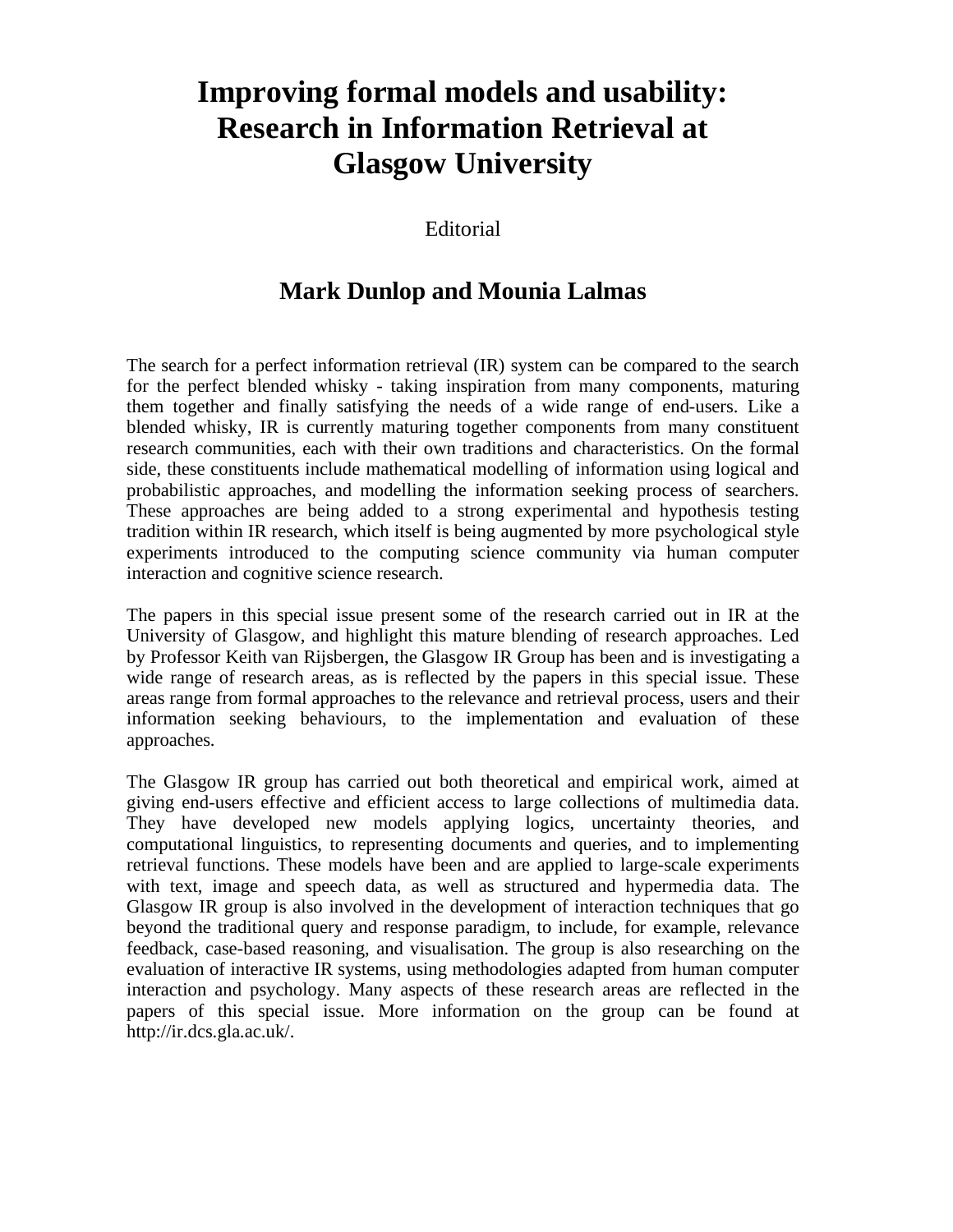This special issue of the *Journal of Information Retrieval* is composed of seven papers from researchers of the Glasgow IR group, ranging from theoretical models to evaluation methodologies.

The first paper, from *Keith van Rijsbergen*, entitled **Another look at the logical uncertainty principle**, proposes a formal mathematical approach for interpreting the IR process as a form of inference. The "logical uncertainty principle" was first advanced in [van Rijsbergen 1986] as a way of modelling the relevance of a document to a query as a probabilistic logical relation. This paper re-examines the principle from the point of view of classical logic. Keith van Rijsbergen is a professor of Computing Science at the University of Glasgow. He has been active in information retrieval research since 1969, covering both theoretical and experimental aspects. He has specified several theoretical models for IR and has seen some of them from the specification and prototype stage through to production. He has also contributed significantly to the experimental methodology for IR. He is author of the classic book *Information Retrieval* [van Rijsbergen 1979], and is the leader of the Glasgow IR group. His current research interests include dimensionality reduction, clustering, probabilistic retrieval [van Rijsbergen 1992], and logic-based information retrieval [Crestani et al 1995, van Rijsbergen 1993, van Rijsbergen and Lalmas 1996]. He has recently, together with Crestani and Lalmas, published a book entitled *Information Retrieval: Uncertainty and Logics* [Crestani, Lalmas and van Rijsbergen 1998].

The second paper, from *Fabio Crestani*, entitled **Exploiting the similarity of nonmatching terms at retrieval time**, looks at the problem of "term mismatch". This is when a document is not retrieved in response to a query because document and query representations do not share any term, which is often the case with classic IR models. The paper investigates a new class of retrieval models that attempt to solve the problem by exploiting the availability of complete or partial knowledge of the similarity between terms. Fabio Crestani is currently a visiting research fellow at the International Computer Science Institute in Berkeley. Prior to this, he was a "Marie Curie" research fellow at the Department of Computing Science of the University of Glasgow and an assistant professor at the University of Padua, Italy. His research interests range from logical [Crestani, Lalmas and van Rijsbergen 1998] and artificial intelligence approaches to IR [Crestani and van Rijsbergen 1997], hypertext [Crestani and Melucci 1998], probabilistic IR [Crestani and van Rijsbergen 1998, Crestani et al 1998], to speech retrieval [Crestani et al 1997, Crestani 1999].

The third paper, from *Mark Sanderson*, entitled **Retrieving with good sense**, presents an analytical survey of the use of word sense disambiguation techniques to resolve ambiguity (for example, distinguishing the sporting sense of "bat" from the animal sense) with the aim of improving retrieval effectiveness. The paper discusses a number of approaches that were proposed as an attempt to solve word sense ambiguity for retrieval purposes. Mark Sanderson is now a lecturer in Information Science at the University of Sheffield. Prior to this, he was a post-doc researcher at the Center for Intelligent Information Retrieval, at the University of Massachusetts. He completed his thesis on disambiguation and IR in Glasgow in 1997 [Sanderson 1994, 1997] and works on summarisation [Sanderson 1998], hypertext retrieval [Harmandas, Sanderson and Dunlop 1997] and spoken document retrieval [Sanderson and Crestani 1998].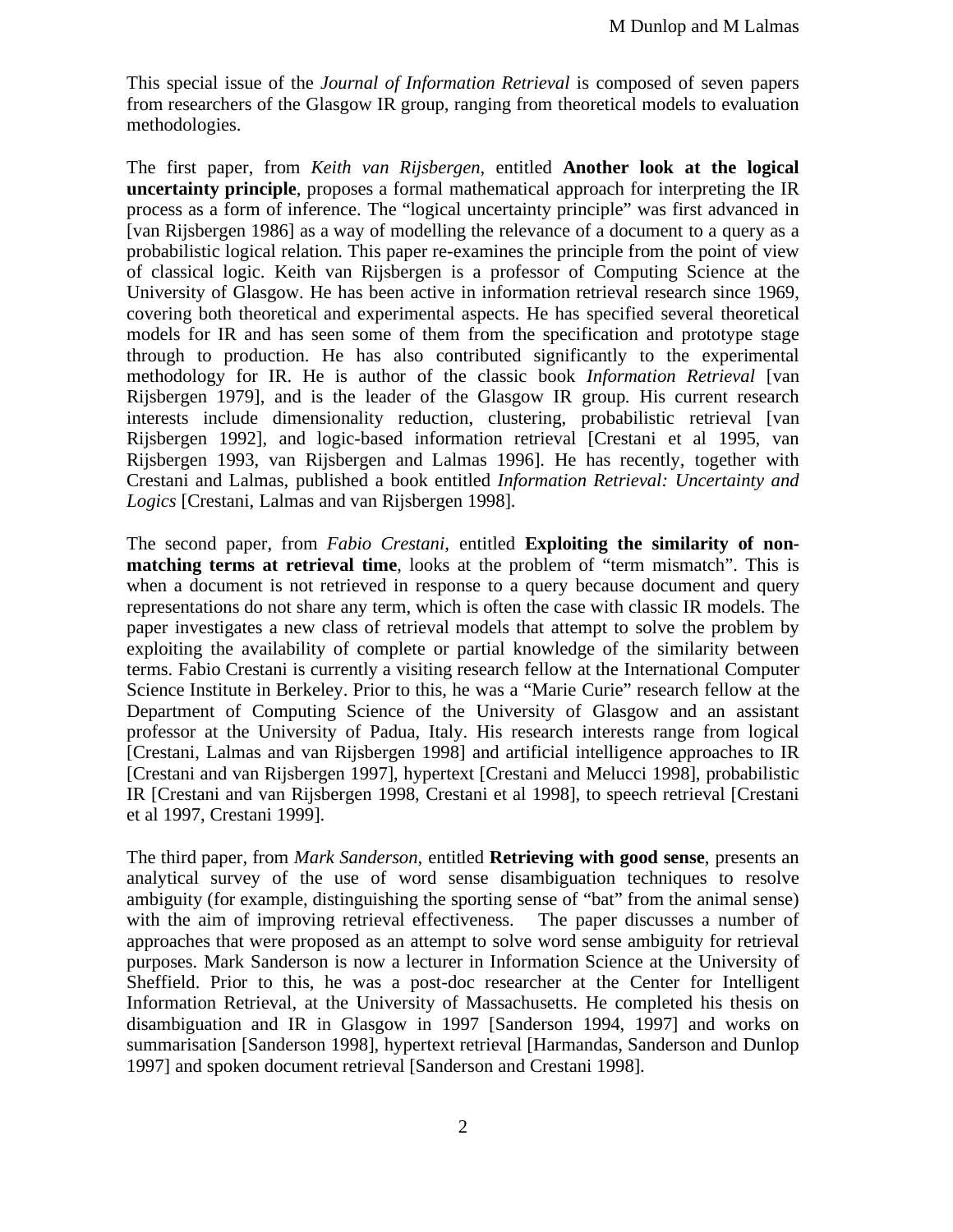The fourth paper, from *Mirna Adriani*, entitled **Using statistical term similarity for sense disambiguation in cross-language information retrieval**, describes work on Indonesian to English and English to Indonesian cross-language retrieval. The issue under investigation is that of term ambiguity, which arises from the use of machinereadable bilingual dictionaries, used in cross-language retrieval. The paper proposes a sense disambiguation technique, which is based on a term-similarity measure for selecting the right translation sense for a query term. It also applies a query expansion technique based on the term similarity measure to improve retrieval effectiveness. Mirna Adriani is currently studying for a PhD in cross-language information retrieval [Adriani and van Rijsbergen 1999] and has done work involving a number of languages, in particular English, German, Indonesian, and Spanish. Before coming to Glasgow, Mirna was a visiting scholar in the Center for Intelligent Information Retrieval, University of Massachusetts.

The fifth paper, from *Ian Ruthven*, entitled **Interacting with characteristics of information use**, is a short paper that looks at some of the problems in interacting with ranked IR systems. After identifying the difficulty encountered by traditional IR systems in supporting information seeking, the paper proposes an alternative document representation, based on the use of information within documents. Ian Ruthven has been a research assistant in the Glasgow IR group since 1994 and is now studying for a PhD centred around developing formal methods to support interactive information retrieval [Ruthven, Lalmas and van Rijsbergen 1999, Ruthven and Lalmas 1999]. He is currently working on the project "Retrieval through explanation", funded by the British Library, together with van Rijsbergen and Lalmas. Prior to Glasgow, he gained a MSc in Cognitive Science from Birmingham and was a research associate in Medical Informatics at Manchester University.

The sixth paper, from *Iain Campbell*, entitled **Interactive evaluation of the Ostensive Model using a new test collection of images with multiple relevance assessments**, presents an interactive evaluation of different approaches to evidence combination within the "Ostensive Model". The paper also introduces the new image test-collection constructed for the evaluation. This model proposes a manner of structuring the uncertainty associated with individual relevance judgements as sources of evidence in relevance feedback. Iain Campbell is currently completing his PhD on the formalisation and exploitation of intuitions of user searching behaviour and building them into a queryless searching environment [Campbell and van Rijsbergen 1996]. He has been an information systems consultant for fifteen years. He has a particular interest in technology transfer - currently specialising in applying the theories of evidence combination and of information retrieval to commercial applications in message routing, user profiling, and knowledge management.

The final paper, from *Jane Reid*, entitled **A task-oriented non-interactive evaluation methodology for information retrieval systems**, describes a new evaluation methodology, using a task-oriented test collection, which combines the advantages of traditional non-interactive testing with a more user-centred emphasis. The methodology aims at capturing the many different types of relevance in information retrieval. The main features of the proposed methodology are the adoption of the task, rather than the query,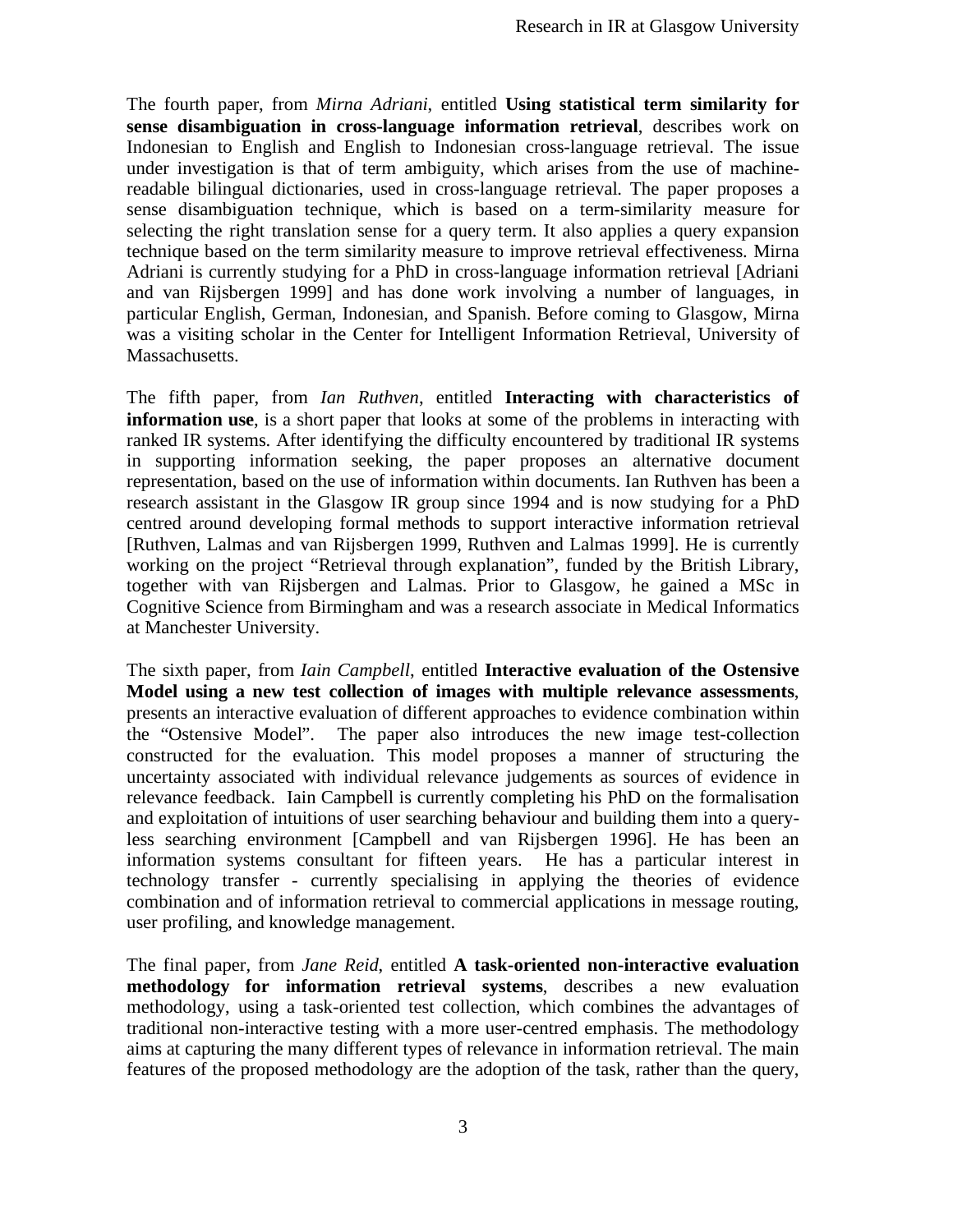as the primary unit of evaluation, and the naturalistic character of the relevance judgments. Jane Reid studied modern languages at the University of St Andrews before obtaining a MSc in Information Technology at the University of Glasgow. She is currently completing her doctorate in evaluation of information retrieval systems [Reid 1999], and has recently taken up a post as a lecturer at Queen Mary and Westfield College, University of London. Her broader research interests include information seeking behaviours and other user-centred aspects of IR, and the application of human computer interaction techniques and principles to IR.

#### **Biographies of the editors**

**Mark Dunlop** is a Senior Scientist in the Centre for Human-Machine Interaction at Risø National Laboratory in Denmark. Prior to this post, he was a lecturer in human computer interaction and IR at the University of Glasgow. His research interests centre around usability of IR systems and IR techniques, and he currently works on evaluation of interactive IR systems [Dunlop, Johnson and Reid 1998; Dunlop 1997a], hypertext IR [Dalamagas and Dunlop 1997], relevance feedback [Dunlop 1997b] and information access on palm-top computers [Crossan and Dunlop 1999].

**Mounia Lalmas** is a lecturer at Queen Mary & Westfield College, University of London. In 1998, she was a part-time research assistant at the University of Dortmund working on the European projects EuroSearch and EuroGatherer, and a part-time research fellow at the University of Glasgow. Her research interests centre around the development of effective formalisms able to model information in the places and in the forms that it appears in an IR system. In particular, she is researching in the following areas: logical IR models [Lalmas and Bruza 1998], modelling uncertainty in IR [Crestani et al 98], modelling structured document indexing and retrieval [Lalmas and Ruthven 1998] and formal evaluations of IR systems [Lalmas and Ruthven 1999]. To maintain her successful collaboration with members of the Glasgow group, she has recently been appointed as an honorary lecturer at Glasgow.

#### **The current Glasgow IR group**

Since the deadline for papers for this special issue, Fabio Crestani has moved to the International Computer Science Institute in Berkeley, Mark Dunlop to Risø National Laboratory in Denmark, Mounia Lalmas and Jane Reid to Queen Mary & Westfield College in London, and Mark Sanderson to the University of Sheffield.

Matthew Chalmers and Joemon Jose have since joined the group as lecturers. Matthew Chalmers is working on social perceptual issues [Chalmers 1999], on both the system and theoretical side, in visualisation [Brodbeck et al 1997] and collaborative filtering [Chalmers, Rodden and Brodbeck1998]. Joemon Jose's research interests include multimedia information retrieval [Jose et al 1996], integration of databases and information retrieval, application of evidence combination techniques [Jose and Harper 1997], evaluation of information retrieval systems and object-oriented software IR architectures. Iadh Ounis will also shortly join the group as a lecturer – he is currently working at the National University of Singapore after completing a post-doc at CLIPS-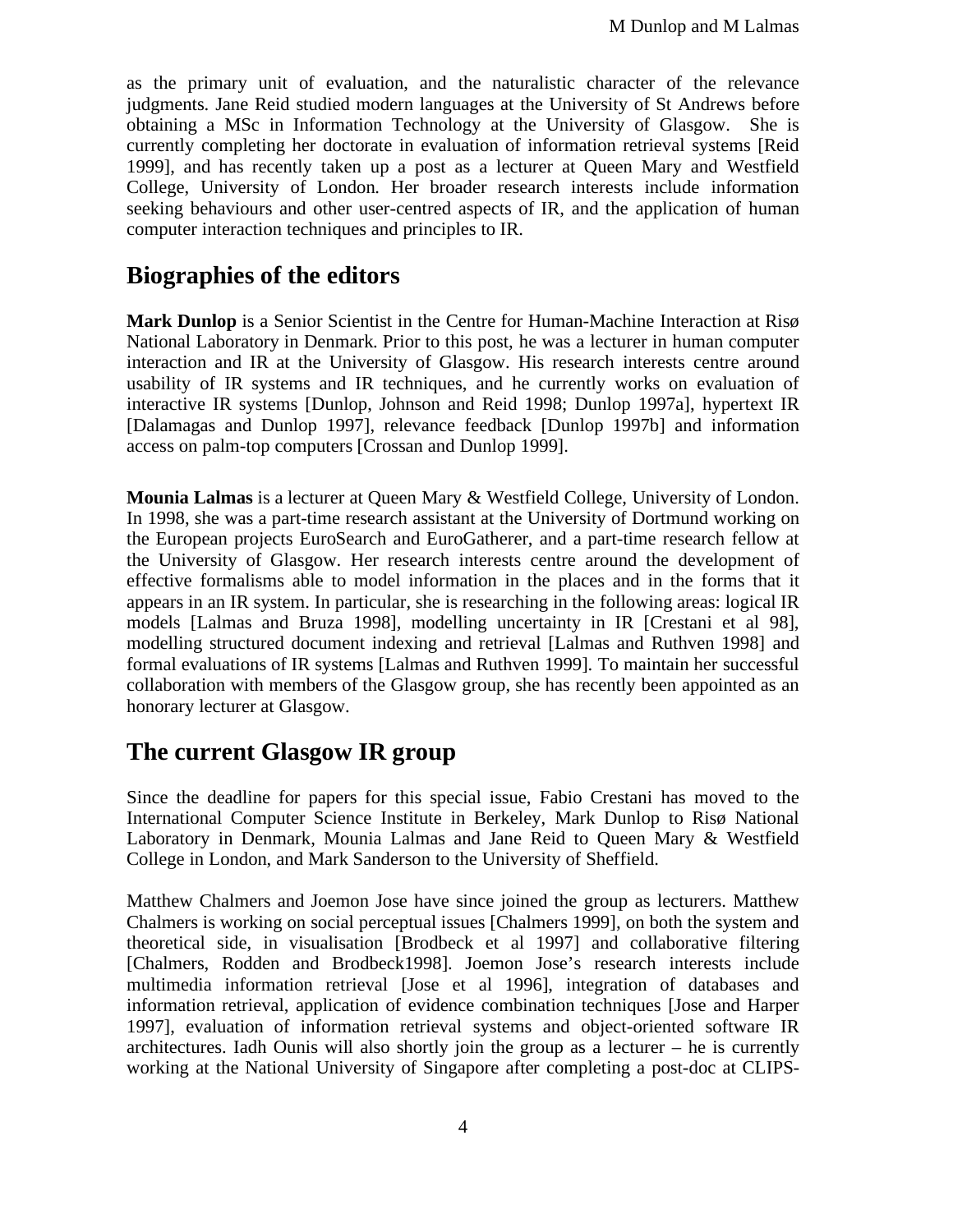IMAG Grenoble. His research topics are logic-based information retrieval models, content-based multimedia retrieval, relational indexing and conceptual graph theory [Ounis 1998].

The Glasgow IR group also has several PhD students whose work was at too early a stage to report in this special issue, or who have joined the group recently. These include Di Cai working on evidential reasoning in modelling IR; Martin Gardner working on casebased reasoning, channel theory, hand-held computers, and design of context-sensitive interfaces and the Web; Marcos Theophylactou working on content based image retrieval and whose research interests also include the use of Dempster-Shafer's theory for natural language IR [Crestani et al 1997, Theophylactou and Lalmas 1998]; Tassos Tombros working on automatic text summarisation [Tombros and Sanderson 1998], document clustering, and presentation of retrieval results to IR users; and Robert Villa working on information representation, semiology, and user interaction with IR systems.

The Glasgow IR group has hosted many research visitors. One current visiting fellow is Gianni Amati, a researcher of the group Information Systems at the Fondazione Ugo Bordoni. He has collaborated with van Rijsbergen [Amati, van Rijsbergen, Ulbadini 1996] and Crestani [Amati, Crestani and Ubaldini 1997] on the probabilistic models of information retrieval and information filtering.

## **Acknowledgements**

We would like to thank the authors of the papers appearing in this special issue for their dedication and interest. They have happily described their research, and revised their papers in light of the various comments from the reviewers.

Many thanks are due to the anonymous referees for this special issue - as so often, these individuals put a considerable amount of effort in to reviewing these papers for no direct credit or public acknowledgement. Their contributions were invaluable in improving the papers in this collection and their work is very much appreciated.

Finally, our thanks go to Keith van Rijsbergen, the leader of the Glasgow IR group, for his extensive IR knowledge, and his guidance and support of the group.

## **Selected bibliography**

M. Adriani and C.J. van Rijsbergen. Term Similarity-Based Query Expansion for Cross-Language Information Retrieval. *Proceedings of Research and Advanced Technology for Digital Libraries (ECDL)*, Paris, 1999.

G. Amati, F. Crestani, and F. Ubaldini. A Learning System for Selective Dissemination of Information. *Proceedings of International Joint Conference on Artificial Intelligence*, pp 764-769, Nagoya, Japan, 1997.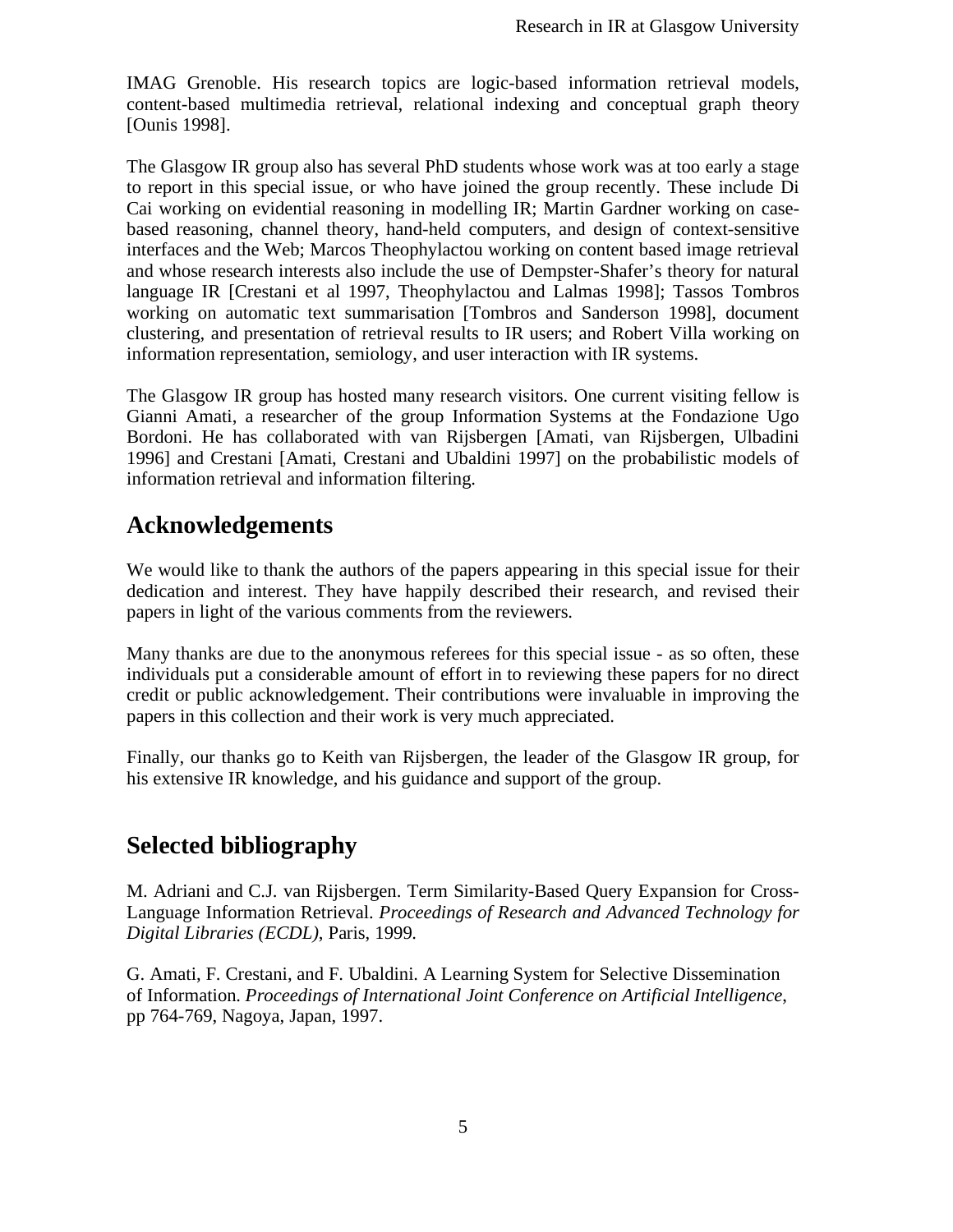G. Amati, C.J. van Rijsbergen, and F. Ubaldini. The maximum expected utility principle and information retrieval. *Proceedings of the conference on information, statistics and induction in science*, pp 129 -140, Singapore, 1996.

D. Brodbeck, M. Chalmers, A. Lunzer & P. Cotture. Domesticating Bead: Adapting an Information Visualisation System to a Financial Institution. *Proceedings of IEEE Symposium on Information Visualisation,* Phoenix, pp 73-80, 1997.

I. Campbell and C.J. van Rijsbergen. The ostensive model of developing information needs. *Proceedings of the Second International Conference on Conceptions of Library and Information Science*, Copenhagen, pp 251-268, 1996.

M. Chalmers. Structuralist Informatics: Challenging Positivism in Information Systems. *Proceedings of Conference UK Academy for Information Systems,* pp 13-22, 1999.

M. Chalmers, K. Rodden & D. Brodbeck. The Order of Things: Activity-Centred Information Access. *Proceedings of WWW7,* Brisbane, pp 359-367, 1998.

F. Crestani, M. Lalmas and C.J. van Rijsbergen. *Information Retrieval: Uncertainty and Logics - Advanced models for the representation and retrieval of information*. Kluwer Academic Publishers, 1998.

F. Crestani, M. Lalmas, C.J. van Rijsbergen and I. Campbell. Is this document relevant? ... probably. A survey of probabilistic models in Information Retrieval. *Computing Surveys*, 30(4):528-552, 1998.

F. Crestani and M. Melucci. A case study of automatic authoring: from a Textbook to a Hyper-Textbook. *Data and Knowledge Engineering*, 27(1):1-30, 1998.

F. Crestani. Vocal Access to a Newspaper Archive: Design Issues and Preliminary Investigation. *Proceedings of ACM Conference on Digital Libraries*, pp 59-68, Berkeley, USA, 1999.

F. Crestani and C.J. van Rijsbergen. A study of probability kinematics in Information Retrieval. *ACM Transactions on Information Systems*, 16(3):225-255, 1998.

F. Crestani and C.J. van Rijsbergen. A Model for Adaptive Information Retrieval. *Journal of Intelligent Information Systems*, 8:29-56, 1997.

F. Crestani, I. Ruthven, M. Sanderson and C .J van Rijsbergen. The troubles with using a logical model of IR on a large collection of documents. Experimenting retrieval by logical imaging on TREC. *Proceedings of the Fourth Text REtrieval Conference (TREC-4), Washington D.C.*, 1995.

F. Crestani, M. Sanderson, M. Theophylactou, and M. Lalmas. Short Queries, Natural Language and Spoken Documents Retrieval: Experiments at Glasgow University. *Proceedings of the Sixth Text REtrieval Conference (TREC-6)*, Washington D.C., 1997.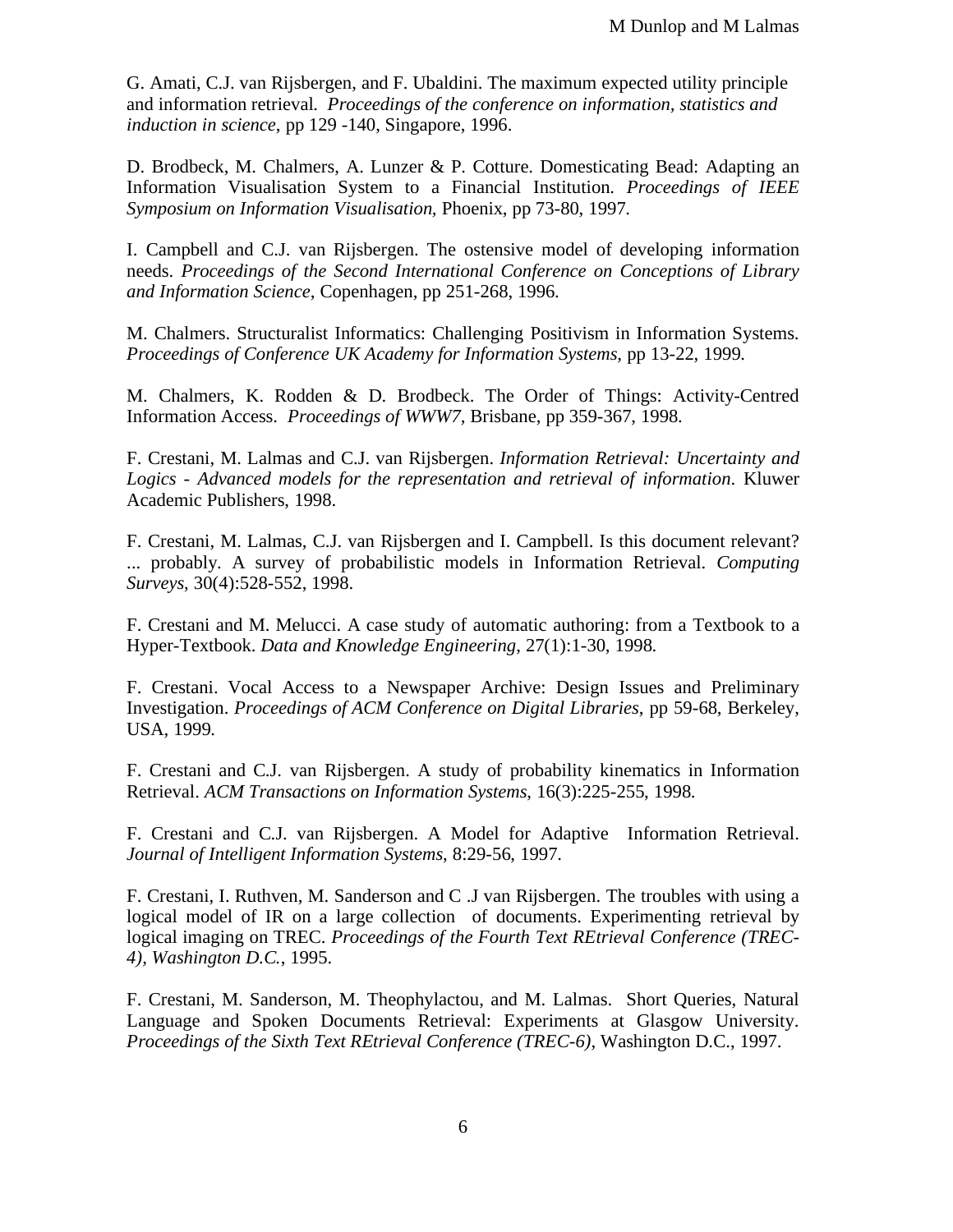A. Crossan and M.D. Dunlop. Dictionary based text entry method for mobile phones, *Proceedings of INTERACT 99,* Edinburgh, 1999.

T. Dalamagas and M.D. Dunlop. Automatic construction of news hypertext. *Proceedings Hypermedia - Information Retrieval - Multimedia (HIM)*, Dortmund, 1997.

M.D. Dunlop, C.W. Johnson and J. Reid. Exploring the layers of information retrieval evaluation, editorial for second special edition of *Interacting with Computers on HCI and IR*, 10(3): 225-236, 1998.

M.D. Dunlop. Time Relevance and Interaction Modelling for Information Retrieval, *Proceedings of the Twentieth Annual International ACM SIGIR Conference on Research and Development in Information Retrieval*, Philadelphia, 1997a.

M.D. Dunlop. The effect of accessing non-matching documents on relevance feedback, *ACM Transactions on Information Systems*, 15(2), 1997b.

V. Harmandas, M. Sanderson and M. D. Dunlop. Image retrieval by hypertext links. *Proceedings of the Twentieth Annual International ACM SIGIR Conference on Research and Development in Information Retrieval*, Philadelphia, 1997.

J.M. Jose and D.J. Harper. A Retrieval Mechanism for Semi-Structured Photographic Collections. *Proceedings. DEXA'97, LNCS 1308,* pp 276-292, Toulouse, 1997.

J.M. Jose, D.J. Harper, D.G. Hendry and J. Ijdens. A Spatial Feature Based Photograph Retrieval System. *Proceedings of the Nineteenth Annual International ACM SIGIR Conference on Research and Development in Information Retrieval*, Zurich, pp 18-22, 1996.

M. Lalmas and P.D. Bruza. The use of Logic in Information Retrieval Modelling. *Knowledge Engineering Review*, 13(2):1-33, 1998.

M. Lalmas and I. Ruthven. Modelling the interaction in information retrieval. *Proceedings of the 9th European-Japanese Conference on Information Modelling and Knowledge Bases (EJ-IMKB*), Iwate, Japan, 1999.

M. Lalmas and I. Ruthven. Representing and Retrieving Structured Documents using the Dempster-Shafer Theory of Evidence: Modelling and Evaluation. *Journal of Documentation*, 54(5):529-565, 1998.

I. Ounis, Organising Conceptual Graphs for Fast Knowledge Retrieval. Proceedings of International Conference on Tools with Artificial Intelligence, Taipei, Taiwan, pp 120- 129, 1998.

J. Reid. A new, task-oriented paradigm for information retrieval: implications for evaluation of information retrieval systems. *Proceedings of the Third International Conference on Conceptions of Library and Information Science (CoLIS3)*, Dubrovnik, Croatia, pp 97-108, 1999.